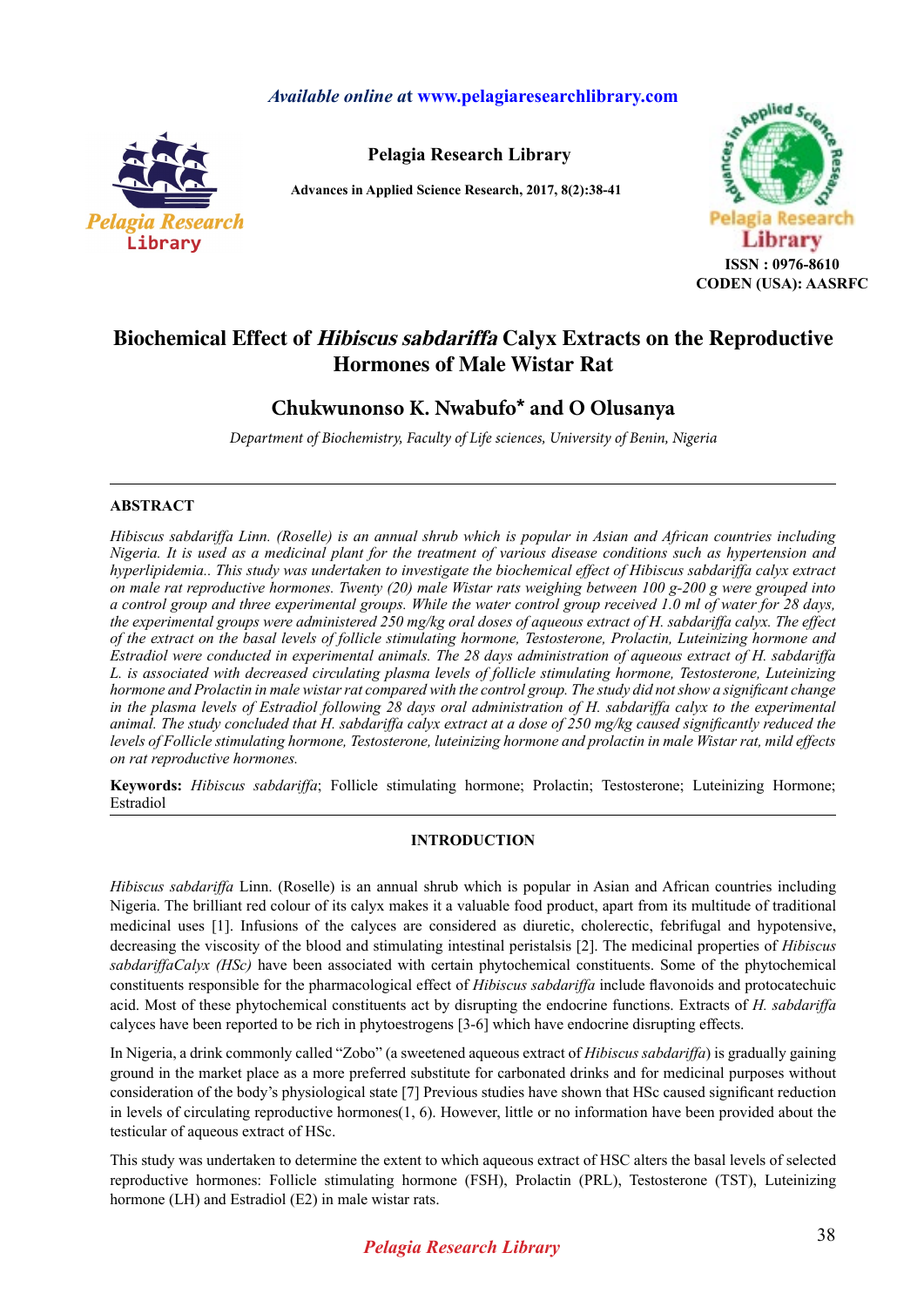### **MATERIALS AND METHOD**

#### **Preparation of aqueous extract of** *Hibiscus sabdariffa* **calyx**

Dried calyces of *Hibiscus sabdarifffa*, was obtained from a local market in Benin City, Edo state, Nigeria and authenticated at Plant Biology and Biotechnology Department, University of Benin, Benin city, Edo state, Nigeria. Two hundred grams (200g) of dried *HSc* was boiled in 500 ml of distilled water for 15 min. The boiled sample was allowed to cool and then filtered into a sterile bottle and refrigerated.

#### **Experimental animals**

A total of 20 male wistar rats weighing 100 g-200 g were housed in a clean animal house and fed rat chow and water *ad libitum*. Rats were acclimatized for a period of 14 days under standard environmental conditions.

#### **Experimental design**

Male wistar rats were divided into four groups each of five. Group one is the water control and the other three groups received 250 mg/kg of plant extract through a gavage daily for 28 days.

#### **Collection of blood sample**

Blood samples were collected from conjunctival veins using capillary tubes at the end of the 28 days of oral administration of *H. sabdariffa* calyx extract.

#### **Hormonal assay**

The hormones were estimated using the standard protocols of Enzyme-linked immunosorbent assay (ELISA) Kits for the determination of FSH, PRL, TST, LH and E2 follicle stimulating hormone (FSH), Prolactin (PRL), Testosterone (TST), Luteinizing Hormone.

#### **Statistical analysis**

All the obtained data were expressed as means ± standard deviation and analyzed using Analysis of Variance (ANOVA). Comparism with the control groups was made using One-way ANOVA. Differences were considered significant if P-value  $< 0.05$ 

#### **RESULTS**

The oral administration of 250 mg/kg of aqueous *H. sabdariffa* calyx extract for 28 days resulted in a significant decrease (P<0.05) in the circulating levels of FSH, PRL, TST, LH and E2.

However, 250 mg/kg of the extract did not have a significant change (P>0.05) in the circulating levels of Estradiol (Table 1).

| S/N | Groups                                                              | FSH              | <b>PRL</b>       | TST                                                   | LН               | E2              |
|-----|---------------------------------------------------------------------|------------------|------------------|-------------------------------------------------------|------------------|-----------------|
|     | Control                                                             | $45 \pm 0.70711$ | $26 \pm 1.41421$ | $1.5 \pm 0.15811$                                     | $30 \pm 2.70185$ | $5 \pm 1.00000$ |
| ∸   | $\frac{1}{2}$ 250 mg <i>H. sabdariffa</i> /kg $\frac{1}{2}$<br>b.wt | $36 \pm 0.70711$ |                  | $1.21 \pm 1.64317$ $1.0 \pm 0.14142$ $24 \pm 1.70294$ |                  | $3 \pm 0.92087$ |

**Table 1:** Effect of *Hibiscus sabdariffa* calyx extract on circulating levels of selected rat reproductive hormone (U/L)

Values are expressed as mean  $\pm$  SEM (n=5)

#### **DISCUSSION**

Phytoestrogens such as isoflavones and lignins have been investigated for their estrogenic properties [8-10]. There are several reports showing that HSc is rich in phytoestrogen [3-6]. There are reports indicating that HSc calyx have estrogenic effects, although the exact phytochemical constituent responsible for the estrogenic property has not being determined. There are studies showing that plant phenols, anthocyanin isolates and anthocyanin-rich mixture of bioflavonoids also possess estrogenic activities [6].

In this present study, 28 days oral administration of 250 mg HSc extract resulted in a decrease in plasma levels of circulating FSH in male rat compared with the control group. This observation was reported by Omotuyi et al. and Arabi et al. [6,11]. This result was not consistent with the report by Sirag et al. [1].

To explain this observation, decrease in circulating FSH would be traced to the imbalance of synthesis and clearance of follicle stimulating hormone [6].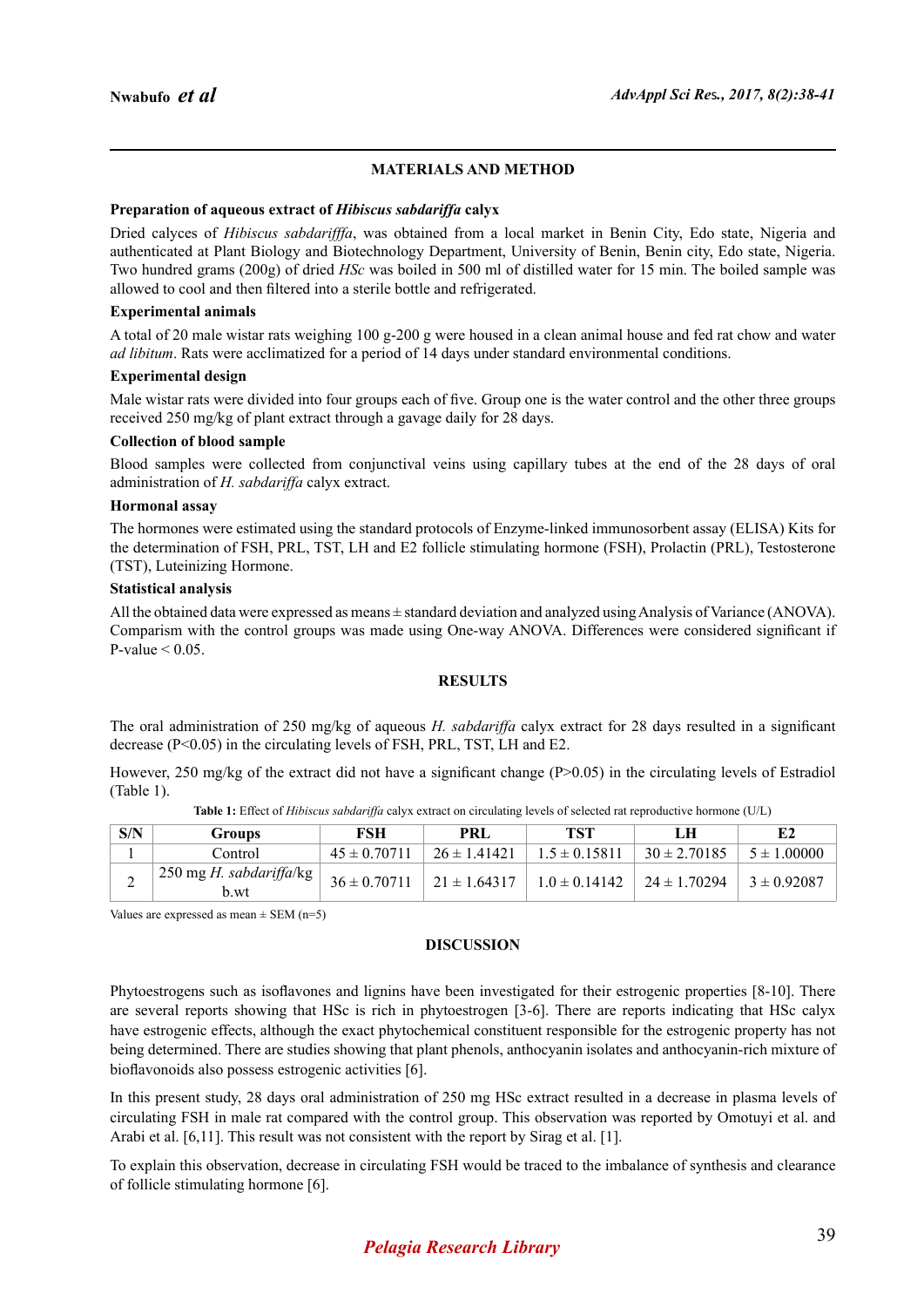The study showed a decrease in circulating levels of plasma TST in male rat following 28 days oral administration of 250 mg of HSc extract. This observation was reported by Sirag et al. [1], Arabi et al. [6] and Omotuyi et al. [11].

This observation may be explained by the estrogenic activity of the plant. This evidence was raised by Orisakwe et al. [4]. Furthermore, other studies had implicated phytoestrogens as being responsible for the decrease in TST levels in laboratory animals treated with phytoestrogens [12,13]. The main role that oestrogens play in male reproductive development is unclear, but oestrogens tend to have 'demasculinising' or antiandrogenic effects [1]. In foetal and neonatal life, this probably results from suppression of TST productionor when androgen receptors becomes unavailable at the target site [14,15]. The enzyme Aromatase catalyzes the synthesis of Oestrogens from androgens and there is a close relationship between the mechanisms of action of these two hormones. Furthermore, TST may be converted to estrogen by aromatase [16].

FSH is a known regulator of testicular development and it also increases spermatogenesis and steroidogenesis [6]. It therefore follows that a decrease in FSH triggers a decrease in TST.

The decrease in circulating plasma prolactin following 28 days oral administration of 250 mg HSc extract can be traced to the activity of prolactin-inhibiting hormone, dopamine and clearance of prolactin by specific tissues such as ovary, liver, kidney and mammary gland [17,18]. The level of prolactin in the plasma at any time is therefore influenced by the factors affecting synthesis and clearance.

The decrease in the levels of circulating luteinizing hormone could be attributed to an imbalance in the synthesis and clearance of Luteinizing Hormone.

It should be noted that in carrying out studies involving plant extracts, one cannot attribute the observed biological effects to a particular constituent because many other compounds are present in the plant extracts [19]. Certain Factors such as species, age, gender, diet, dose, route of administration and metabolism generally influence the ultimate biological response to phytoestrogen exposure [20].

#### **CONCLUSION**

The study concluded that 28 days oral administration of HSc extract to male Wistar rats had a significant effect on the circulating levels FSH, PRL, TST and LH. Further studies are necessary to understand the molecular mechanism responsible for the alteration in the levels of circulating rat reproductive hormones.

#### **REFERENCES**

- [1] Sirag N, Elhadi MA, Algaili MA, Hozeifa M, Imad MT. Effect of *Hibiscus sabdariffa* calyx extract on reproductive hormones in normal rat. *Afr J Pharm Pharmacol*, **2013**, 7: 2295-2298.
- [2] Salleh N, Runnie I, Roach D, Mohamed S, Abeywardena Y. Inhibition of low-density lipoprotein oxidation and up-regulation of low-density lipoprotein receptor in HepG2 cells by tropical plant extracts. *J Agric Food Chem*, **2002**, 50: 3693-3697.
- [3] Adigun MO, Ogundipe OD, Anetor JI, Detunde AO. Dose-dependent changes in some haematological parameters during short-term administration of *Hibiscus sabdariffa* aqueous extract (zobo) in wistar albino rats. *Afr J Med Med Sci,* **2006**, 35: 73-77.
- [4] Orisakwe OE, Husaini DC, Afonne OJ. Testicular effects of sub chronic administration of *Hibiscus sabdariffa* aqueous extract in rats. *J Reprod Toxicol*, **2004**, 18: 295-298.
- [5] Brian J, Jonna F, Lauren E, Alice P, Gail B. Estrogenic effects of herbal medicines from Costa Rica used for the management of menopausal symptoms. *J Menopause*, **2009**, 16: 748-755.
- [6] Omotuyi IO, Ologundudu A, Onwubiko VO, Wogu. *Hibiscus sabdariffa* Linn. anthocyanins alter circulating reproductive hormones in rabbits. *J Diabetes Endocrinol*, **2011**, 1: 36-45.
- [7] Iyare EE, Adegoke OA. Gestational outcome in rats that consumed aqueous extract of *Hibiscus sabdariffa* during pregnancy. *Pakistan Journal of Nutrition*, 10: 330-354.
- [8] Miksicek RJ. Estrogenic flavonoids: Structural requirements for biological activity. *Proc Soc Exp Biol Med*, **1995**, 208: 44-50.
- [9] Collins BM, Mclachlan JA, Arnold SF. The estrogenic and antiestrogenic activities of phytochemicals with the human estrogen receptor expressed in yeast. *Steroids*, **1997**, 62: 365-372.
- [10] So FV, Guthrie N, Chambers AF, Carroll KK. Inhibition of proliferation of estrogen receptor-positive MCF-7 human breast cancer cells by flavonoids in the presence and absence of excess estrogen. *Cancer Lett*, **1997,** 112:127-133.